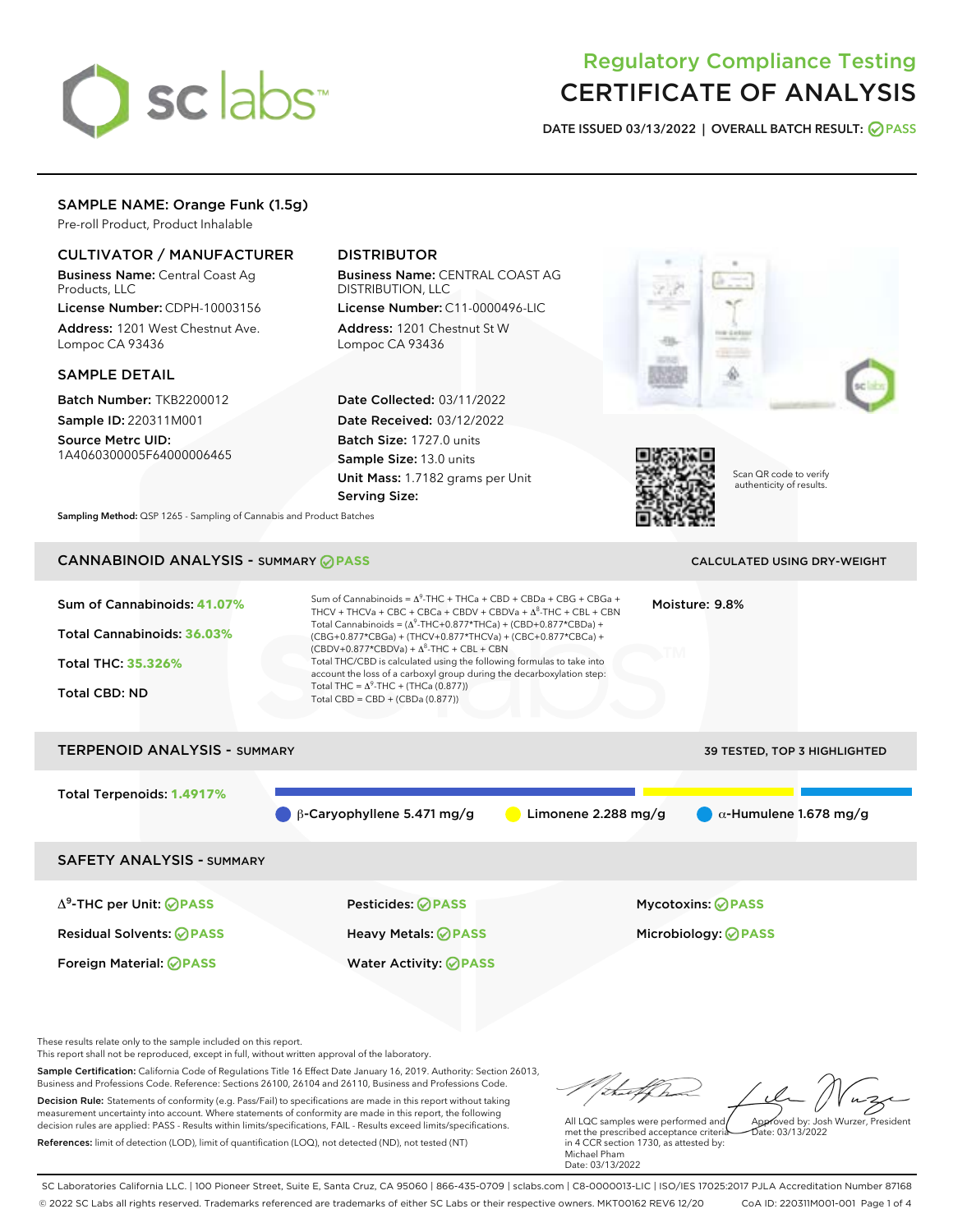



ORANGE FUNK (1.5G) | DATE ISSUED 03/13/2022 | OVERALL BATCH RESULT:  $\bigcirc$  PASS

#### CANNABINOID TEST RESULTS - 03/12/2022 2 PASS

Tested by high-performance liquid chromatography with diode-array detection (HPLC-DAD). Calculated using Dry-Weight. **Method:** QSP 1157 - Analysis of Cannabinoids by HPLC-DAD

#### TOTAL CANNABINOIDS: **36.03%**

Total Cannabinoids (Total THC) + (Total CBD) + (Total CBG) + (Total THCV) + (Total CBC) +  $(Total CBDV) +  $\Delta^8$ -THC + CBL + CBN$ 

TOTAL THC: **35.326%** Total THC (Δ<sup>9</sup> -THC+0.877\*THCa)

TOTAL CBD: ND Total CBD (CBD+0.877\*CBDa)

TOTAL CBG: 0.39% Total CBG (CBG+0.877\*CBGa)

TOTAL THCV: 0.193% Total THCV (THCV+0.877\*THCVa)

TOTAL CBC: 0.118% Total CBC (CBC+0.877\*CBCa)

TOTAL CBDV: ND Total CBDV (CBDV+0.877\*CBDVa)

| <b>COMPOUND</b>  | LOD/LOO<br>(mg/g)          | <b>MEASUREMENT</b><br><b>UNCERTAINTY</b><br>(mg/g) | <b>RESULT</b><br>(mg/g) | <b>RESULT</b><br>(%) |
|------------------|----------------------------|----------------------------------------------------|-------------------------|----------------------|
| <b>THCa</b>      | 0.05/0.14                  | ±8.056                                             | 402.80                  | 40.280               |
| <b>CBGa</b>      | 0.1 / 0.2                  | ±0.18                                              | 4.4                     | 0.44                 |
| <b>THCVa</b>     | 0.07 / 0.20                | ±0.082                                             | 2.20                    | 0.220                |
| <b>CBCa</b>      | 0.07/0.28                  | ±0.051                                             | 1.34                    | 0.134                |
| $\Lambda^9$ -THC | 0.06/0.26                  | N/A                                                | <b>ND</b>               | <b>ND</b>            |
| $\Delta^8$ -THC  | 0.1 / 0.4                  | N/A                                                | <b>ND</b>               | <b>ND</b>            |
| <b>THCV</b>      | 0.1/0.2                    | N/A                                                | <b>ND</b>               | <b>ND</b>            |
| <b>CBD</b>       | 0.07/0.29                  | N/A                                                | <b>ND</b>               | <b>ND</b>            |
| <b>CBDa</b>      | 0.02/0.19                  | N/A                                                | <b>ND</b>               | <b>ND</b>            |
| <b>CBDV</b>      | 0.04/0.15                  | N/A                                                | <b>ND</b>               | <b>ND</b>            |
| <b>CBDVa</b>     | 0.03/0.53                  | N/A                                                | <b>ND</b>               | <b>ND</b>            |
| <b>CBG</b>       | 0.06/0.19                  | N/A                                                | <b>ND</b>               | <b>ND</b>            |
| <b>CBL</b>       | 0.06 / 0.24                | N/A                                                | <b>ND</b>               | <b>ND</b>            |
| <b>CBN</b>       | 0.1/0.3                    | N/A                                                | <b>ND</b>               | <b>ND</b>            |
| <b>CBC</b>       | 0.2 / 0.5                  | N/A                                                | <b>ND</b>               | <b>ND</b>            |
|                  | <b>SUM OF CANNABINOIDS</b> |                                                    | 410.7 mg/g              | 41.07%               |

#### **UNIT MASS: 1.7182 grams per Unit**

| $\Delta^9$ -THC per Unit               | 1100 per-package limit | <b>ND</b>      | <b>PASS</b> |
|----------------------------------------|------------------------|----------------|-------------|
| <b>Total THC per Unit</b>              |                        | 606.97 mg/unit |             |
| <b>CBD per Unit</b>                    |                        | <b>ND</b>      |             |
| <b>Total CBD per Unit</b>              |                        | <b>ND</b>      |             |
| <b>Sum of Cannabinoids</b><br>per Unit |                        | 705.7 mg/unit  |             |
| <b>Total Cannabinoids</b><br>per Unit  |                        | 619.0 mg/unit  |             |

#### **MOISTURE TEST RESULT**

9.8% Tested 03/12/2022 Method: QSP 1224 - Loss on Drying (Moisture)

#### TERPENOID TEST RESULTS - 03/13/2022

Terpene analysis utilizing gas chromatography-flame ionization detection (GC-FID). **Method:** QSP 1192 - Analysis of Terpenoids by GC-FID

| <b>COMPOUND</b>         | LOD/LOQ<br>(mg/g) | <b>MEASUREMENT</b><br><b>UNCERTAINTY</b><br>(mg/g) | <b>RESULT</b><br>(mg/g)                         | <b>RESULT</b><br>(%) |
|-------------------------|-------------------|----------------------------------------------------|-------------------------------------------------|----------------------|
| β-Caryophyllene         | 0.004 / 0.012     | ±0.1515                                            | 5.471                                           | 0.5471               |
| Limonene                | 0.005 / 0.016     | ±0.0254                                            | 2.288                                           | 0.2288               |
| $\alpha$ -Humulene      | 0.009/0.029       | ±0.0420                                            | 1.678                                           | 0.1678               |
| <b>Myrcene</b>          | 0.008 / 0.025     | ±0.0132                                            | 1.318                                           | 0.1318               |
| <b>Terpinolene</b>      | 0.008 / 0.026     | ±0.0177                                            | 1.116                                           | 0.1116               |
| trans-β-Farnesene       | 0.008 / 0.025     | ±0.0151                                            | 0.546                                           | 0.0546               |
| Fenchol                 | 0.010 / 0.034     | ±0.0121                                            | 0.403                                           | 0.0403               |
| Terpineol               | 0.009 / 0.031     | ±0.0188                                            | 0.394                                           | 0.0394               |
| Linalool                | 0.009 / 0.032     | ±0.0094                                            | 0.319                                           | 0.0319               |
| β-Pinene                | 0.004 / 0.014     | ±0.0027                                            | 0.301                                           | 0.0301               |
| Nerolidol               | 0.006 / 0.019     | ±0.0143                                            | 0.292                                           | 0.0292               |
| Valencene               | 0.009 / 0.030     | ±0.0080                                            | 0.150                                           | 0.0150               |
| $\alpha$ -Pinene        | 0.005 / 0.017     | ±0.0009                                            | 0.130                                           | 0.0130               |
| Caryophyllene<br>Oxide  | 0.010 / 0.033     | ±0.0042                                            | 0.118                                           | 0.0118               |
| Borneol                 | 0.005 / 0.016     | ±0.0026                                            | 0.081                                           | 0.0081               |
| $\alpha$ -Bisabolol     | 0.008 / 0.026     | ±0.0029                                            | 0.070                                           | 0.0070               |
| β-Ocimene               | 0.006 / 0.020     | ±0.0014                                            | 0.055                                           | 0.0055               |
| Camphene                | 0.005 / 0.015     | ±0.0004                                            | 0.041                                           | 0.0041               |
| $\Delta^3$ -Carene      | 0.005 / 0.018     | ±0.0003                                            | 0.031                                           | 0.0031               |
| $\gamma$ -Terpinene     | 0.006 / 0.018     | ±0.0004                                            | 0.030                                           | 0.0030               |
| $\alpha$ -Phellandrene  | 0.006 / 0.020     | ±0.0003                                            | 0.029                                           | 0.0029               |
| Geraniol                | 0.002 / 0.007     | ±0.0008                                            | 0.022                                           | 0.0022               |
| $\alpha$ -Terpinene     | 0.005 / 0.017     | ±0.0002                                            | 0.019                                           | 0.0019               |
| Citronellol             | 0.003 / 0.010     | ±0.0006                                            | 0.015                                           | 0.0015               |
| Nerol                   | 0.003 / 0.011     | N/A                                                | <loq< th=""><th><loq< th=""></loq<></th></loq<> | <loq< th=""></loq<>  |
| Guaiol                  | 0.009 / 0.030     | N/A                                                | <loq< th=""><th><loq< th=""></loq<></th></loq<> | <loq< th=""></loq<>  |
| Cedrol                  | 0.008 / 0.027     | N/A                                                | <loq< th=""><th><loq< th=""></loq<></th></loq<> | <loq< th=""></loq<>  |
| Sabinene                | 0.004 / 0.014     | N/A                                                | <b>ND</b>                                       | <b>ND</b>            |
| p-Cymene                | 0.005 / 0.016     | N/A                                                | <b>ND</b>                                       | ND                   |
| Eucalyptol              | 0.006 / 0.018     | N/A                                                | <b>ND</b>                                       | <b>ND</b>            |
| Sabinene Hydrate        | 0.006 / 0.022     | N/A                                                | ND                                              | ND                   |
| Fenchone                | 0.009 / 0.028     | N/A                                                | ND                                              | ND                   |
| Isopulegol              | 0.005 / 0.016     | N/A                                                | ND                                              | ND                   |
| Camphor                 | 0.006 / 0.019     | N/A                                                | ND                                              | ND                   |
| Isoborneol              | 0.004 / 0.012     | N/A                                                | ND                                              | ND                   |
| Menthol                 | 0.008 / 0.025     | N/A                                                | ND                                              | ND                   |
| Pulegone                | 0.003 / 0.011     | N/A                                                | ND                                              | ND                   |
| <b>Geranyl Acetate</b>  | 0.004 / 0.014     | N/A                                                | ND                                              | ND                   |
| $\alpha$ -Cedrene       | 0.005 / 0.016     | N/A                                                | ND                                              | <b>ND</b>            |
| <b>TOTAL TERPENOIDS</b> |                   |                                                    | 14.917 mg/g                                     | 1.4917%              |

SC Laboratories California LLC. | 100 Pioneer Street, Suite E, Santa Cruz, CA 95060 | 866-435-0709 | sclabs.com | C8-0000013-LIC | ISO/IES 17025:2017 PJLA Accreditation Number 87168 © 2022 SC Labs all rights reserved. Trademarks referenced are trademarks of either SC Labs or their respective owners. MKT00162 REV6 12/20 CoA ID: 220311M001-001 Page 2 of 4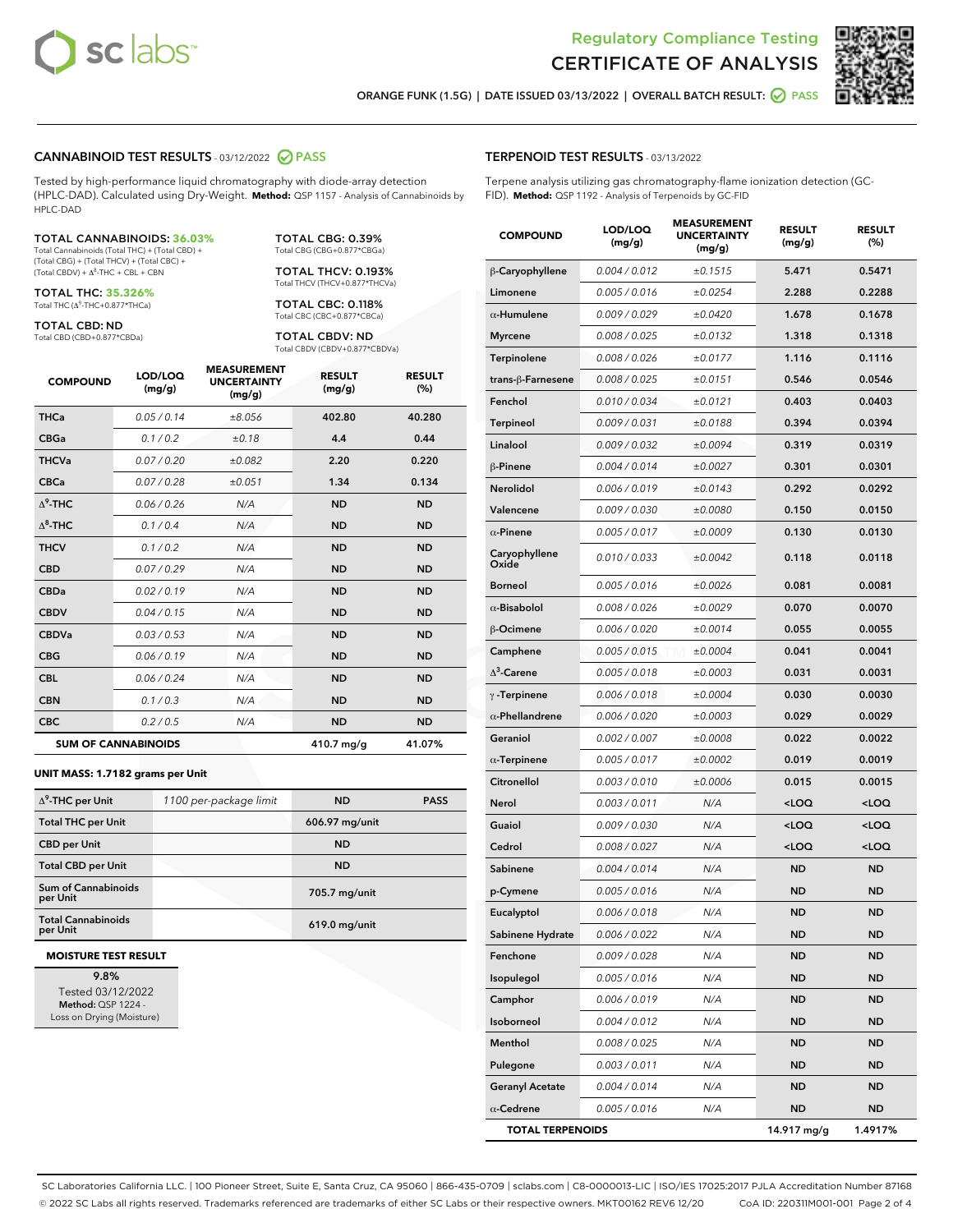



ORANGE FUNK (1.5G) | DATE ISSUED 03/13/2022 | OVERALL BATCH RESULT: @ PASS

# CATEGORY 1 PESTICIDE TEST RESULTS - 03/13/2022 2 PASS

Pesticide and plant growth regulator analysis utilizing high-performance liquid chromatography-mass spectrometry (HPLC-MS) or gas chromatography-mass spectrometry (GC-MS). \*GC-MS utilized where indicated. **Method:** QSP 1212 - Analysis of Pesticides and Mycotoxins by LC-MS or QSP 1213 - Analysis of Pesticides by GC-MS

| 0.03 / 0.08<br>$\geq$ LOD<br><b>ND</b><br><b>PASS</b><br>Aldicarb<br>N/A<br>Carbofuran<br>0.02/0.05<br>$>$ LOD<br>N/A<br><b>ND</b><br><b>PASS</b><br>Chlordane*<br>0.03 / 0.08<br>N/A<br><b>ND</b><br><b>PASS</b><br>$\ge$ LOD<br>Chlorfenapyr*<br>0.03/0.10<br>N/A<br><b>ND</b><br><b>PASS</b><br>$\ge$ LOD<br>0.02/0.06<br>N/A<br><b>ND</b><br><b>PASS</b><br>Chlorpyrifos<br>$>$ LOD<br>0.02 / 0.07<br><b>PASS</b><br>Coumaphos<br>$\ge$ LOD<br>N/A<br><b>ND</b><br>Daminozide<br>0.02 / 0.07<br><b>PASS</b><br>$\ge$ LOD<br>N/A<br><b>ND</b><br><b>Dichlorvos</b><br>0.03/0.09<br>$\ge$ LOD<br>N/A<br><b>ND</b><br><b>PASS</b><br>(DDVP)<br>0.03/0.08<br><b>ND</b><br>Dimethoate<br>$>$ LOD<br>N/A<br><b>PASS</b><br>0.03/0.10<br><b>ND</b><br><b>PASS</b><br>Ethoprophos<br>$>$ LOD<br>N/A<br>0.02 / 0.06<br>N/A<br><b>ND</b><br><b>PASS</b><br>Etofenprox<br>$\ge$ LOD<br>N/A<br>0.03/0.08<br><b>ND</b><br><b>PASS</b><br>Fenoxycarb<br>$\ge$ LOD<br>0.03/0.08<br>N/A<br><b>ND</b><br><b>PASS</b><br>Fipronil<br>$\ge$ LOD<br>Imazalil<br>0.02 / 0.06<br><b>ND</b><br><b>PASS</b><br>$>$ LOD<br>N/A<br><b>Methiocarb</b><br>0.02 / 0.07<br>$\ge$ LOD<br>N/A<br><b>ND</b><br><b>PASS</b><br>Parathion-methyl<br>0.03/0.10<br>$>$ LOD<br>N/A<br><b>ND</b><br><b>PASS</b><br>0.03/0.09<br>N/A<br><b>ND</b><br><b>PASS</b><br><b>Mevinphos</b><br>$\ge$ LOD<br>Paclobutrazol<br>0.02 / 0.05<br>N/A<br><b>ND</b><br><b>PASS</b><br>$\geq$ LOD<br>0.03/0.09<br>$>$ LOD<br>N/A<br><b>ND</b><br><b>PASS</b><br>Propoxur<br>0.03 / 0.08<br>$\ge$ LOD<br>N/A<br><b>ND</b><br><b>PASS</b><br>Spiroxamine<br>0.03/0.10<br>$\ge$ LOD<br>N/A<br><b>ND</b><br><b>PASS</b><br>Thiacloprid | <b>COMPOUND</b> | LOD/LOQ<br>$(\mu g/g)$ | <b>ACTION</b><br>LIMIT<br>$(\mu g/g)$ | <b>MEASUREMENT</b><br><b>UNCERTAINTY</b><br>$(\mu g/g)$ | <b>RESULT</b><br>$(\mu g/g)$ | <b>RESULT</b> |
|---------------------------------------------------------------------------------------------------------------------------------------------------------------------------------------------------------------------------------------------------------------------------------------------------------------------------------------------------------------------------------------------------------------------------------------------------------------------------------------------------------------------------------------------------------------------------------------------------------------------------------------------------------------------------------------------------------------------------------------------------------------------------------------------------------------------------------------------------------------------------------------------------------------------------------------------------------------------------------------------------------------------------------------------------------------------------------------------------------------------------------------------------------------------------------------------------------------------------------------------------------------------------------------------------------------------------------------------------------------------------------------------------------------------------------------------------------------------------------------------------------------------------------------------------------------------------------------------------------------------------------------------------------------------------------|-----------------|------------------------|---------------------------------------|---------------------------------------------------------|------------------------------|---------------|
|                                                                                                                                                                                                                                                                                                                                                                                                                                                                                                                                                                                                                                                                                                                                                                                                                                                                                                                                                                                                                                                                                                                                                                                                                                                                                                                                                                                                                                                                                                                                                                                                                                                                                 |                 |                        |                                       |                                                         |                              |               |
|                                                                                                                                                                                                                                                                                                                                                                                                                                                                                                                                                                                                                                                                                                                                                                                                                                                                                                                                                                                                                                                                                                                                                                                                                                                                                                                                                                                                                                                                                                                                                                                                                                                                                 |                 |                        |                                       |                                                         |                              |               |
|                                                                                                                                                                                                                                                                                                                                                                                                                                                                                                                                                                                                                                                                                                                                                                                                                                                                                                                                                                                                                                                                                                                                                                                                                                                                                                                                                                                                                                                                                                                                                                                                                                                                                 |                 |                        |                                       |                                                         |                              |               |
|                                                                                                                                                                                                                                                                                                                                                                                                                                                                                                                                                                                                                                                                                                                                                                                                                                                                                                                                                                                                                                                                                                                                                                                                                                                                                                                                                                                                                                                                                                                                                                                                                                                                                 |                 |                        |                                       |                                                         |                              |               |
|                                                                                                                                                                                                                                                                                                                                                                                                                                                                                                                                                                                                                                                                                                                                                                                                                                                                                                                                                                                                                                                                                                                                                                                                                                                                                                                                                                                                                                                                                                                                                                                                                                                                                 |                 |                        |                                       |                                                         |                              |               |
|                                                                                                                                                                                                                                                                                                                                                                                                                                                                                                                                                                                                                                                                                                                                                                                                                                                                                                                                                                                                                                                                                                                                                                                                                                                                                                                                                                                                                                                                                                                                                                                                                                                                                 |                 |                        |                                       |                                                         |                              |               |
|                                                                                                                                                                                                                                                                                                                                                                                                                                                                                                                                                                                                                                                                                                                                                                                                                                                                                                                                                                                                                                                                                                                                                                                                                                                                                                                                                                                                                                                                                                                                                                                                                                                                                 |                 |                        |                                       |                                                         |                              |               |
|                                                                                                                                                                                                                                                                                                                                                                                                                                                                                                                                                                                                                                                                                                                                                                                                                                                                                                                                                                                                                                                                                                                                                                                                                                                                                                                                                                                                                                                                                                                                                                                                                                                                                 |                 |                        |                                       |                                                         |                              |               |
|                                                                                                                                                                                                                                                                                                                                                                                                                                                                                                                                                                                                                                                                                                                                                                                                                                                                                                                                                                                                                                                                                                                                                                                                                                                                                                                                                                                                                                                                                                                                                                                                                                                                                 |                 |                        |                                       |                                                         |                              |               |
|                                                                                                                                                                                                                                                                                                                                                                                                                                                                                                                                                                                                                                                                                                                                                                                                                                                                                                                                                                                                                                                                                                                                                                                                                                                                                                                                                                                                                                                                                                                                                                                                                                                                                 |                 |                        |                                       |                                                         |                              |               |
|                                                                                                                                                                                                                                                                                                                                                                                                                                                                                                                                                                                                                                                                                                                                                                                                                                                                                                                                                                                                                                                                                                                                                                                                                                                                                                                                                                                                                                                                                                                                                                                                                                                                                 |                 |                        |                                       |                                                         |                              |               |
|                                                                                                                                                                                                                                                                                                                                                                                                                                                                                                                                                                                                                                                                                                                                                                                                                                                                                                                                                                                                                                                                                                                                                                                                                                                                                                                                                                                                                                                                                                                                                                                                                                                                                 |                 |                        |                                       |                                                         |                              |               |
|                                                                                                                                                                                                                                                                                                                                                                                                                                                                                                                                                                                                                                                                                                                                                                                                                                                                                                                                                                                                                                                                                                                                                                                                                                                                                                                                                                                                                                                                                                                                                                                                                                                                                 |                 |                        |                                       |                                                         |                              |               |
|                                                                                                                                                                                                                                                                                                                                                                                                                                                                                                                                                                                                                                                                                                                                                                                                                                                                                                                                                                                                                                                                                                                                                                                                                                                                                                                                                                                                                                                                                                                                                                                                                                                                                 |                 |                        |                                       |                                                         |                              |               |
|                                                                                                                                                                                                                                                                                                                                                                                                                                                                                                                                                                                                                                                                                                                                                                                                                                                                                                                                                                                                                                                                                                                                                                                                                                                                                                                                                                                                                                                                                                                                                                                                                                                                                 |                 |                        |                                       |                                                         |                              |               |
|                                                                                                                                                                                                                                                                                                                                                                                                                                                                                                                                                                                                                                                                                                                                                                                                                                                                                                                                                                                                                                                                                                                                                                                                                                                                                                                                                                                                                                                                                                                                                                                                                                                                                 |                 |                        |                                       |                                                         |                              |               |
|                                                                                                                                                                                                                                                                                                                                                                                                                                                                                                                                                                                                                                                                                                                                                                                                                                                                                                                                                                                                                                                                                                                                                                                                                                                                                                                                                                                                                                                                                                                                                                                                                                                                                 |                 |                        |                                       |                                                         |                              |               |
|                                                                                                                                                                                                                                                                                                                                                                                                                                                                                                                                                                                                                                                                                                                                                                                                                                                                                                                                                                                                                                                                                                                                                                                                                                                                                                                                                                                                                                                                                                                                                                                                                                                                                 |                 |                        |                                       |                                                         |                              |               |
|                                                                                                                                                                                                                                                                                                                                                                                                                                                                                                                                                                                                                                                                                                                                                                                                                                                                                                                                                                                                                                                                                                                                                                                                                                                                                                                                                                                                                                                                                                                                                                                                                                                                                 |                 |                        |                                       |                                                         |                              |               |
|                                                                                                                                                                                                                                                                                                                                                                                                                                                                                                                                                                                                                                                                                                                                                                                                                                                                                                                                                                                                                                                                                                                                                                                                                                                                                                                                                                                                                                                                                                                                                                                                                                                                                 |                 |                        |                                       |                                                         |                              |               |
|                                                                                                                                                                                                                                                                                                                                                                                                                                                                                                                                                                                                                                                                                                                                                                                                                                                                                                                                                                                                                                                                                                                                                                                                                                                                                                                                                                                                                                                                                                                                                                                                                                                                                 |                 |                        |                                       |                                                         |                              |               |

#### CATEGORY 2 PESTICIDE TEST RESULTS - 03/13/2022 @ PASS

| <b>COMPOUND</b>          | LOD/LOQ<br>$(\mu g/g)$ | <b>ACTION</b><br><b>LIMIT</b><br>$(\mu g/g)$ | <b>MEASUREMENT</b><br><b>UNCERTAINTY</b><br>$(\mu g/g)$ | <b>RESULT</b><br>$(\mu g/g)$ | <b>RESULT</b> |
|--------------------------|------------------------|----------------------------------------------|---------------------------------------------------------|------------------------------|---------------|
| Abamectin                | 0.03/0.10              | 0.1                                          | N/A                                                     | <b>ND</b>                    | <b>PASS</b>   |
| Acephate                 | 0.02/0.07              | 0.1                                          | N/A                                                     | <b>ND</b>                    | <b>PASS</b>   |
| Acequinocyl              | 0.02/0.07              | 0.1                                          | N/A                                                     | <b>ND</b>                    | <b>PASS</b>   |
| Acetamiprid              | 0.02/0.05              | 0.1                                          | N/A                                                     | <b>ND</b>                    | <b>PASS</b>   |
| Azoxystrobin             | 0.02 / 0.07            | 0.1                                          | N/A                                                     | <b>ND</b>                    | <b>PASS</b>   |
| <b>Bifenazate</b>        | 0.01/0.04              | 0.1                                          | N/A                                                     | <b>ND</b>                    | <b>PASS</b>   |
| <b>Bifenthrin</b>        | 0.02 / 0.05            | 3                                            | N/A                                                     | <b>ND</b>                    | <b>PASS</b>   |
| <b>Boscalid</b>          | 0.03/0.09              | 0.1                                          | N/A                                                     | <b>ND</b>                    | <b>PASS</b>   |
| Captan                   | 0.19/0.57              | 0.7                                          | N/A                                                     | <b>ND</b>                    | <b>PASS</b>   |
| Carbaryl                 | 0.02/0.06              | 0.5                                          | N/A                                                     | <b>ND</b>                    | <b>PASS</b>   |
| Chlorantranilip-<br>role | 0.04/0.12              | 10                                           | N/A                                                     | <b>ND</b>                    | <b>PASS</b>   |
| Clofentezine             | 0.03/0.09              | 0.1                                          | N/A                                                     | <b>ND</b>                    | <b>PASS</b>   |

#### CATEGORY 2 PESTICIDE TEST RESULTS - 03/13/2022 continued

| <b>COMPOUND</b>               | LOD/LOQ<br>(µg/g) | <b>ACTION</b><br><b>LIMIT</b><br>(µg/g) | <b>MEASUREMENT</b><br><b>UNCERTAINTY</b><br>$(\mu g/g)$ | <b>RESULT</b><br>(µg/g) | <b>RESULT</b> |
|-------------------------------|-------------------|-----------------------------------------|---------------------------------------------------------|-------------------------|---------------|
| Cyfluthrin                    | 0.12 / 0.38       | $\overline{c}$                          | N/A                                                     | <b>ND</b>               | <b>PASS</b>   |
| Cypermethrin                  | 0.11 / 0.32       | $\mathcal{I}$                           | N/A                                                     | <b>ND</b>               | <b>PASS</b>   |
| <b>Diazinon</b>               | 0.02 / 0.05       | 0.1                                     | N/A                                                     | <b>ND</b>               | <b>PASS</b>   |
| Dimethomorph                  | 0.03 / 0.09       | $\overline{2}$                          | N/A                                                     | <b>ND</b>               | <b>PASS</b>   |
| Etoxazole                     | 0.02 / 0.06       | 0.1                                     | N/A                                                     | <b>ND</b>               | <b>PASS</b>   |
| Fenhexamid                    | 0.03 / 0.09       | 0.1                                     | N/A                                                     | <b>ND</b>               | <b>PASS</b>   |
| Fenpyroximate                 | 0.02 / 0.06       | 0.1                                     | N/A                                                     | <b>ND</b>               | <b>PASS</b>   |
| Flonicamid                    | 0.03 / 0.10       | 0.1                                     | N/A                                                     | <b>ND</b>               | <b>PASS</b>   |
| Fludioxonil                   | 0.03 / 0.10       | 0.1                                     | N/A                                                     | <b>ND</b>               | <b>PASS</b>   |
| Hexythiazox                   | 0.02 / 0.07       | 0.1                                     | N/A                                                     | <b>ND</b>               | <b>PASS</b>   |
| Imidacloprid                  | 0.04 / 0.11       | 5                                       | N/A                                                     | <b>ND</b>               | <b>PASS</b>   |
| Kresoxim-methyl               | 0.02 / 0.07       | 0.1                                     | N/A                                                     | <b>ND</b>               | <b>PASS</b>   |
| Malathion                     | 0.03 / 0.09       | 0.5                                     | N/A                                                     | <b>ND</b>               | <b>PASS</b>   |
| Metalaxyl                     | 0.02 / 0.07       | $\overline{c}$                          | N/A                                                     | <b>ND</b>               | <b>PASS</b>   |
| Methomyl                      | 0.03 / 0.10       | $\mathbf{1}$                            | N/A                                                     | <b>ND</b>               | <b>PASS</b>   |
| Myclobutanil                  | 0.03 / 0.09       | 0.1                                     | N/A                                                     | <b>ND</b>               | <b>PASS</b>   |
| <b>Naled</b>                  | 0.02 / 0.07       | 0.1                                     | N/A                                                     | <b>ND</b>               | <b>PASS</b>   |
| Oxamyl                        | 0.04 / 0.11       | 0.5                                     | N/A                                                     | <b>ND</b>               | <b>PASS</b>   |
| Pentachloronitro-<br>benzene* | 0.03 / 0.09       | 0.1                                     | N/A                                                     | <b>ND</b>               | <b>PASS</b>   |
| Permethrin                    | 0.04/0.12         | 0.5                                     | N/A                                                     | <b>ND</b>               | <b>PASS</b>   |
| Phosmet                       | 0.03 / 0.10       | 0.1                                     | N/A                                                     | <b>ND</b>               | <b>PASS</b>   |
| Piperonyl<br><b>Butoxide</b>  | 0.02 / 0.07       | 3                                       | N/A                                                     | <b>ND</b>               | <b>PASS</b>   |
| Prallethrin                   | 0.03 / 0.08       | 0.1                                     | N/A                                                     | <b>ND</b>               | <b>PASS</b>   |
| Propiconazole                 | 0.02 / 0.07       | 0.1                                     | N/A                                                     | <b>ND</b>               | <b>PASS</b>   |
| Pyrethrins                    | 0.04 / 0.12       | 0.5                                     | N/A                                                     | <b>ND</b>               | <b>PASS</b>   |
| Pyridaben                     | 0.02 / 0.07       | 0.1                                     | N/A                                                     | <b>ND</b>               | <b>PASS</b>   |
| Spinetoram                    | 0.02 / 0.07       | 0.1                                     | N/A                                                     | <b>ND</b>               | <b>PASS</b>   |
| Spinosad                      | 0.02 / 0.07       | 0.1                                     | N/A                                                     | <b>ND</b>               | <b>PASS</b>   |
| Spiromesifen                  | 0.02 / 0.05       | 0.1                                     | N/A                                                     | <b>ND</b>               | <b>PASS</b>   |
| Spirotetramat                 | 0.02 / 0.06       | 0.1                                     | N/A                                                     | <b>ND</b>               | <b>PASS</b>   |
| Tebuconazole                  | 0.02 / 0.07       | 0.1                                     | N/A                                                     | <b>ND</b>               | <b>PASS</b>   |
| Thiamethoxam                  | 0.03 / 0.10       | 5                                       | N/A                                                     | ND                      | <b>PASS</b>   |
| Trifloxystrobin               | 0.03 / 0.08       | 0.1                                     | N/A                                                     | <b>ND</b>               | <b>PASS</b>   |

SC Laboratories California LLC. | 100 Pioneer Street, Suite E, Santa Cruz, CA 95060 | 866-435-0709 | sclabs.com | C8-0000013-LIC | ISO/IES 17025:2017 PJLA Accreditation Number 87168 © 2022 SC Labs all rights reserved. Trademarks referenced are trademarks of either SC Labs or their respective owners. MKT00162 REV6 12/20 CoA ID: 220311M001-001 Page 3 of 4